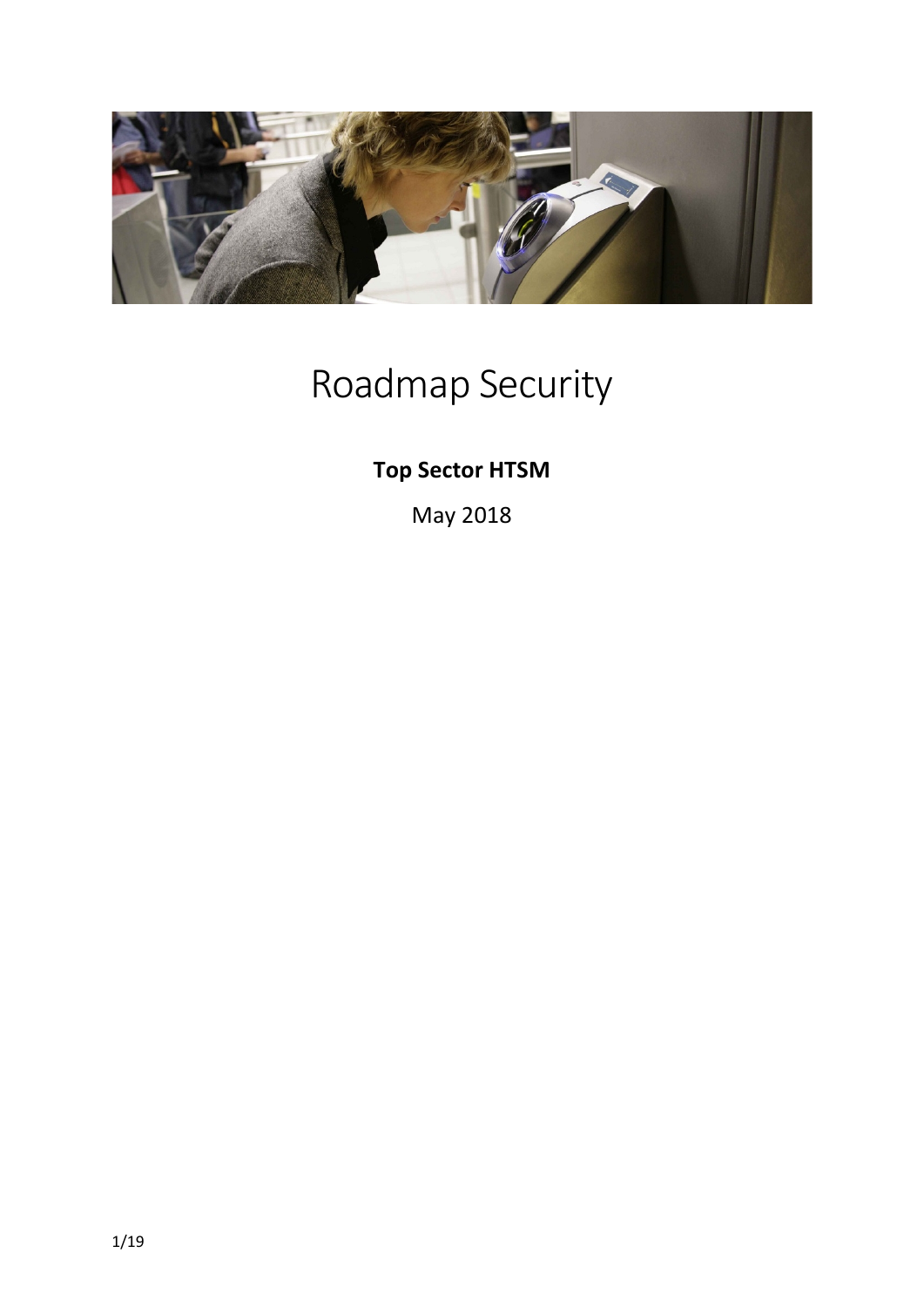## Content

| $\mathbf{1}$   |       |  |  |  |  |  |  |
|----------------|-------|--|--|--|--|--|--|
|                | 1.1   |  |  |  |  |  |  |
|                | 1.2   |  |  |  |  |  |  |
|                | 1.3   |  |  |  |  |  |  |
|                | 1.4   |  |  |  |  |  |  |
| $\overline{2}$ |       |  |  |  |  |  |  |
|                | 2.1   |  |  |  |  |  |  |
|                | 2.2   |  |  |  |  |  |  |
|                | 2.3   |  |  |  |  |  |  |
| 3              |       |  |  |  |  |  |  |
|                | 3.1   |  |  |  |  |  |  |
|                | 3.2   |  |  |  |  |  |  |
|                | 3.2.1 |  |  |  |  |  |  |
|                | 3.2.2 |  |  |  |  |  |  |
|                | 3.3   |  |  |  |  |  |  |
| 4              |       |  |  |  |  |  |  |
| 4.1            |       |  |  |  |  |  |  |
|                | 4.2   |  |  |  |  |  |  |
|                | 4.2.1 |  |  |  |  |  |  |
|                | 4.2.2 |  |  |  |  |  |  |
|                | 4.2.3 |  |  |  |  |  |  |
|                | 4.3   |  |  |  |  |  |  |
| 5              |       |  |  |  |  |  |  |
| 6              |       |  |  |  |  |  |  |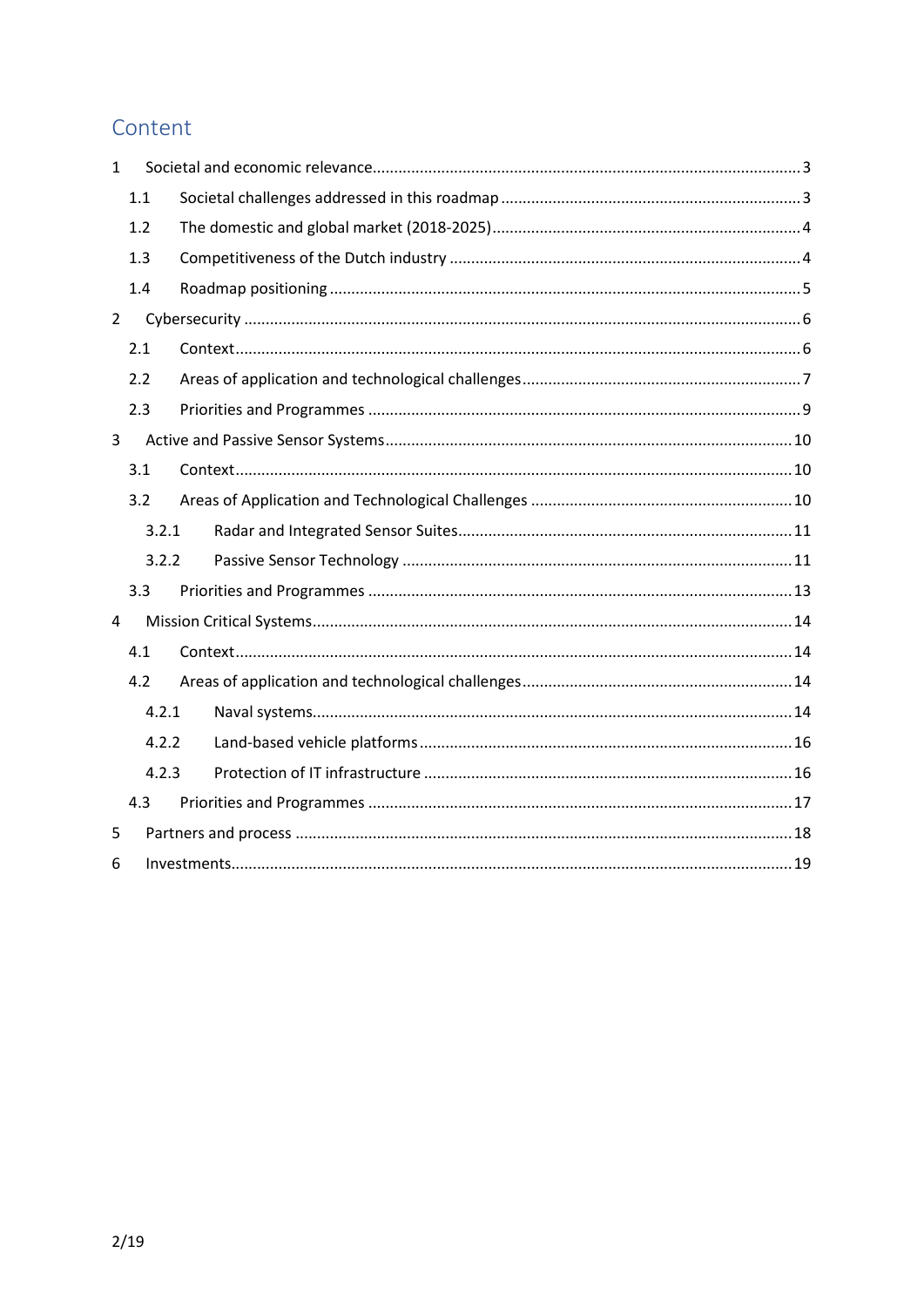## HTSM Roadmap Security

## <span id="page-2-0"></span>1 Societal and economic relevance

#### <span id="page-2-1"></span>1.1 Societal challenges addressed in this roadmap

The Netherlands has for long been a strong and safe nation, with deep-rooted beliefs in the value of openness, innovation and entrepreneurship. Close cooperation between government, citizens, research institutes, academia and industry has been a cornerstone of Dutch innovation and has made the Netherlands one of the strongest and most resilient economies in the world. The Netherlands is recognized around the world for its high-tech products, scientific knowledge and its leadership in innovation in all sectors of industry and all aspects of life.

Defence and Security are essential conditions for a flourishing society and a thriving economy. The Netherlands faces complex security challenges in the coming decades that demand innovations to protect national security interests, such as the continuity of the vital processes, protecting the integrity and exclusivity of information and monitoring the functioning of the democratic legal order. A role for the government is also conceivable in situations where there is no longer a level playing field in economic traffic and this is caused by the actions of state actors.

The impact is aimed at strengthening the global leadership and competitiveness of the Dutch industry, specifically through and in cooperation with our national defence and security industry, associated technology suppliers and universities. We aim to achieve this by strengthening the market position and knowledge position of the national (defence/security) industry, the related industries in the supply chain hereof and of the knowledge institutes respectively. One of the major goals is to accelerate the speed of innovation by consistency in joint roadmaps, creating unique products and an open exchange of knowledge and by increasing the scale.

The products and technologies in this domain distinguish themselves compared with others due to the nature of the defence/security domain. Therefore, cooperation is crucial in a 'triple helix construction' between knowledge institutions, industries and supplying technology companies and military/security stakeholders (both national and European level), whereby all together ensure at an early stage the development of an optimal knowledge base that is innovative, trend-setting and leading the way.

Dutch society has historically stressed the importance of defence and security. Defence and security are vital conditions for a prosperous society. The government is known for issuing strong policies to counter threats to society and investing significantly in Defence and National Security. This has led to highly-effective defence and law enforcement agencies, robust infrastructures and a society that has demonstrated its ability to cope with the many recent challenges to national security, business continuity and democratic order.

However, the world will face rapid and fundamental changes due to technological advances, geopolitical shifts and environmental changes. Further adoption of digital technologies will change the very fabric of society, and will forever change the way we communicate, collaborate, do business and live our lives. Through networks, everything and everyone will be connected, across distances, frontiers and time. The barriers between the physical and digital world will dissolve further and will transform the way our vital infrastructures are built and our society functions.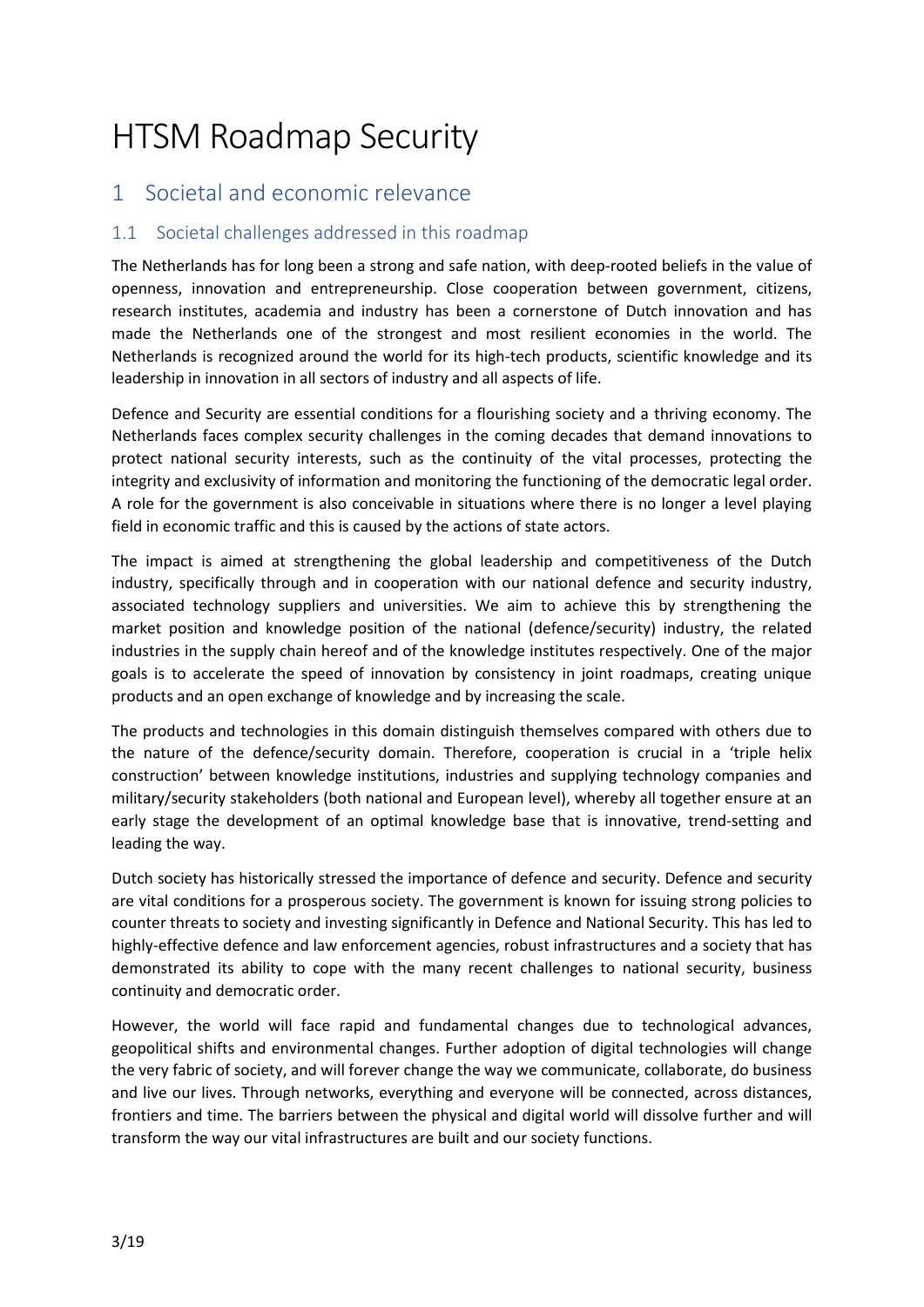These developments will challenge national security in unprecedented ways and necessitate new capabilities to safeguard digital, physical and operational security. Threat actors will exploit vulnerabilities in this evolving landscape for the purpose of subversion, terrorism or organised crime and challenge traditional countermeasures. Additionally, the hyper connectedness of societal systems will demand new forms of control and governance, and test the human ability to oversee and manage.

Digital security has quickly evolved from a networking issue into an IT and system (of systems) challenge, including its surrounding processes and human factors. It is focussed on creating a safe and secure digital environment in which the economy can thrive, and criminals have little chance to interfere. As for operational security, civilian and military agencies in operational duties need to be equipped with tools and platforms that allow them to observe, communicate and act in time, using accurate information. This will require new sensor- and data-integrating platforms that are safe, secure and effective to cope with tomorrow's operational challenges. New threats to physical objects, vital infrastructure and persons will require new levels of physical security, such as novel protective materials, smarter surveillance systems and the use of robots for protection of assets. The development of these innovations requires effective concept, development and experimentation strategies, and will need to embrace all to the intricacies of the human factor to result in effective assets for the Netherlands.

To counter these challenges, the Dutch Industry must work with the security sector and capitalise on its strong research, development and innovation capacities. The security sector needs to overcome fragmentation of effort, and make better advantage of available resources and expertise. To this end, it is important to establish smart supply and demand coordination between government, vital sectors, companies and research institutes (academic and applied) and build joint research and development efforts. These efforts need to result in an effective innovation chain that swiftly brings exploratory research into applied research and implementation at customer level.

The *HTSM 2018 R&D Roadmap Security* sets out the major challenges and opportunities in three priority areas of national security: **Cybersecurity, Active and Passive Sensor Systems** and **Mission Critical Systems** .

#### <span id="page-3-0"></span>1.2 The domestic and global market (2018-2025)

Because of the continuing threat of terrorism and global geopolitical tensions, the security and defence technology market sees significant growth. There is a wide interest in high-tech developments and a strong demand for rapid innovation and product development.

With a turnover of €97.3 billion in 2014, the EU defence industry provides a wealth of highly skilled jobs with 500,000 people directly employed in the sector and an additional 1,200,000 indirect jobs. Similarly, the EU security industry has a fast-growing market value of around €35 billion, and employs 180,000 people. Europe is currently the second largest security market in the world.

The size of the European market for the security industry, excluding the defence industry, is estimated at approximately  $\epsilon$ 40 billion. The national market has an approximate market size of  $\epsilon$ 1 billion per year, with a related R&D effort of more than €100 million annually.

#### <span id="page-3-1"></span>1.3 Competitiveness of the Dutch industry

This roadmap is grounded in the ambition of the Netherlands government (in particular by the Ministry of Economic Affairs, Ministry of Defence and the Ministry of Justice and Security) to create a strong security-related innovation chain and to connect this chain to the challenges of the Dutch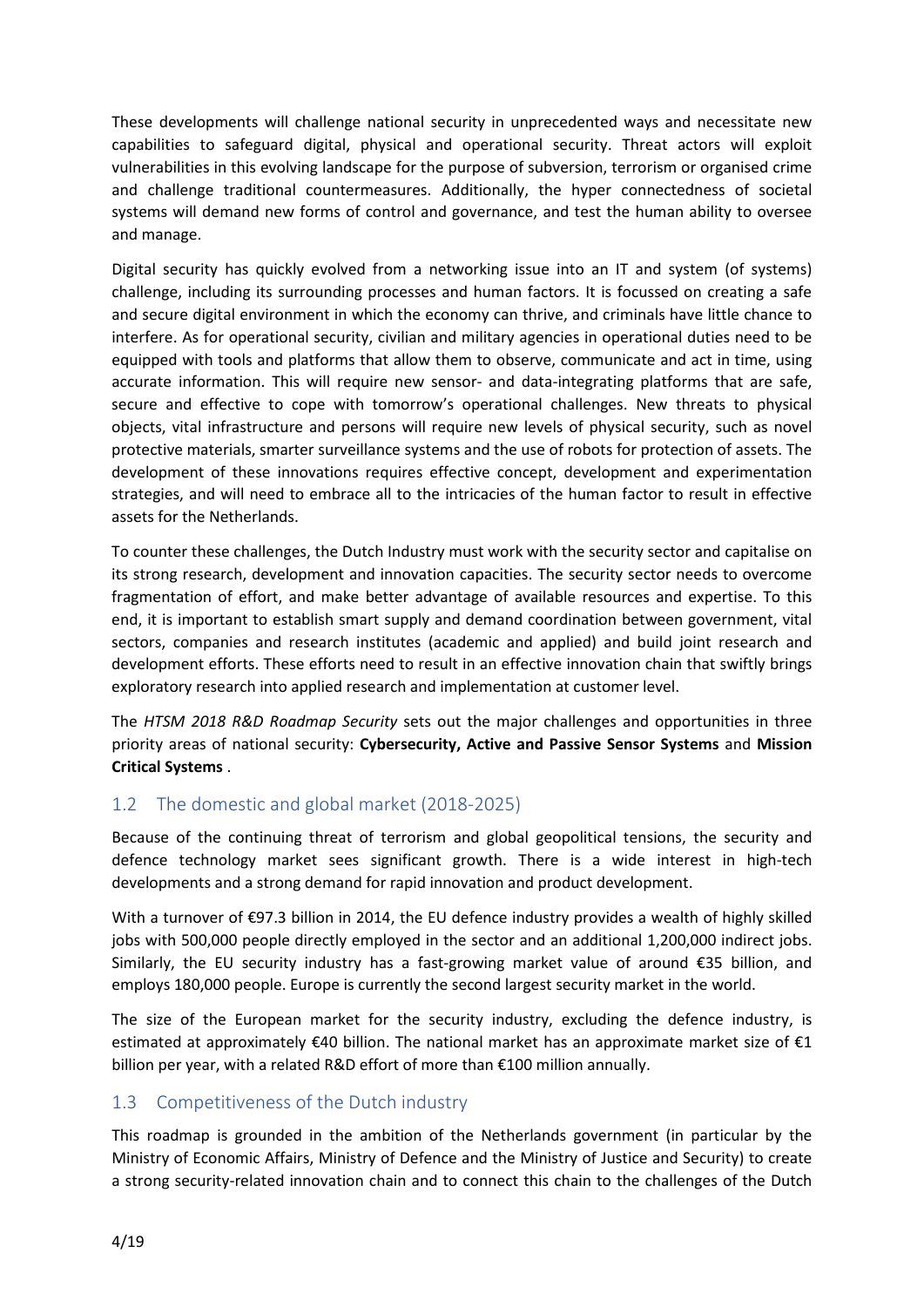industry as a whole. Launching customership has been the guiding principle for these ministries for quite a while and, in addition to the deployment by their own departments, these ministries also contribute to the export potential (in an economic and international political sense) of the Dutch industry in a non-level global playing field.

In the area of Mission Critical Systems, the Dutch as well as the European research & development (R&D) infrastructures are very well set-up to obtain a solid industry position in this emerging market. The strategic cooperation between DMO, TNO, Thales and RHMarine exploits these opportunities through a "triple helix construction" which supports the innovation of industrial products with national and European long-term research programmes. For the national and export markets there are significant opportunities for combat management systems and platform management systems. TNO as a research institute, combines artificial intelligence technology with systems engineering and software architecting to automate situational awareness and decision making in complex systems of industry for e.g. combat management and platform management. Regarding combat management systems, the TACTICOS CMS of Thales is sold worldwide to over 20 navies across Europe, Asia, Latin America, the Middle East and North Africa. For the Dutch navy, Thales performs research on CMS functionalities in close cooperation with DMO/JIVC. With regard to platform management, RHMarine is an expert in automating and integrating systems for propulsion, power generation, navigation and electrical installations. Besides serving the Dutch navy, RHMarine exports its products to countries such as the United Kingdom, Singapore, Poland, Morocco, and Oman.

Given the strong and persistent growth in both the domestic and global market for cybersecurity solutions in combination with the Dutch knowledge and industry base, the economic potential for cybersecurity solutions is substantial. Recent initiatives by the Ministry of Justice and Security and the Ministry of Defence to strengthen this knowledgebase and the national resilience against digital infringements confirm this. Under the present circumstances the dependency on foreign cybersecurity technology is still very high in the Netherlands.

The Netherlands has an excellent and confirmed market position in the global Radar System market. Market analyses show significant further potential. In the area of active sensors, the Netherlands holds a top position in the world market, both in terms of knowledge and industry and facilitated by a launching customer of highest international standing, i.e. the Royal Netherlands Navy and is a powerful innovative player in this area. In the accessible markets the Netherlands is world leader in the area of radar and command and control systems in use by first and second tier Navy organisations.

The involvement of end-users and other stakeholders during research, development and innovation processes contributes in a very direct manner to solving public security issues. In addition, it provides a significant spin-off effect to the competitive ability of the Dutch defence and security sector. The private security sector has shown distinct growth the last years, due to privatisation of areas of government responsibility (outside the monopoly on the use of force) and the focus on and transfer towards the personal responsibility of citizens and businesses. Against this background, there is a good prospect for companies in the HTSM sector in the security domain to strengthen their economic activities.

#### <span id="page-4-0"></span>1.4 Roadmap positioning

The HTSM Security roadmap is closely linked to many other HTSM roadmaps, contributes to the development of several key enabling technologies ('*Sleuteltechnologieën')* and thus provides for many of the societal challenges.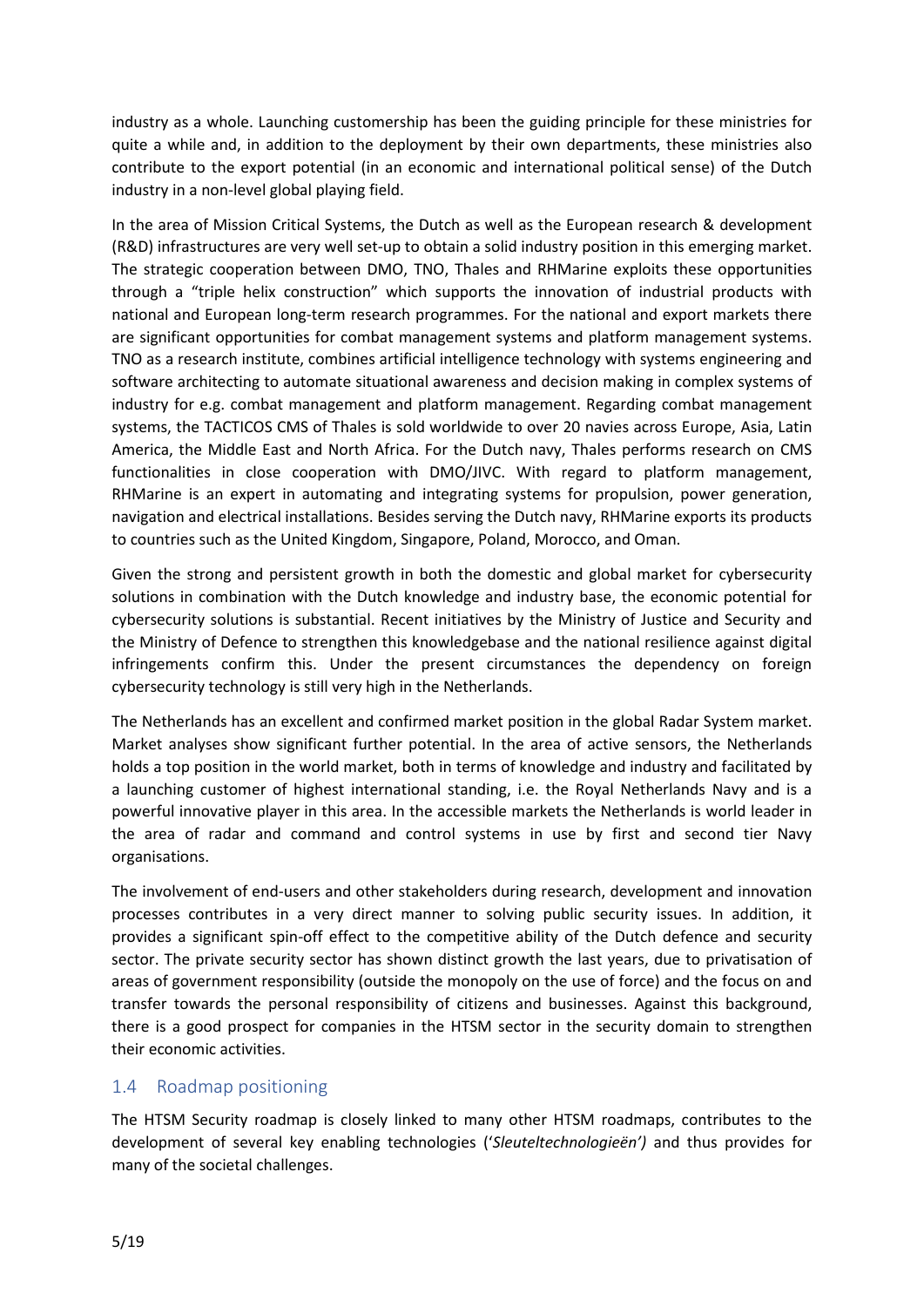The primary societal challenges to which HTSM Security contributes is **'Safe and Secure Society** '. HTSM Security offers key technological innovations that contribute to the main challenges in this area, especially in the area of cybersecurity, observation capabilities and operational control. In concertation with the results from other roadmaps. Such capacities help the Dutch society to respond to better respond to new digital, natural and operational threats, and form essential building blocks for new societal capacities.

The innovations from HTSM Security are also relevant for other MU's, especially those where ICT and security play a significant role, such as '**Mobility and Transport'**, '**Healthcare and welfare'** and '**Inclusive and Innovative Society**'. Each of these MU's demand secure and capable infrastructures, high levels of data protection, effective observation capabilities and strong operational control platforms. Even for seemingly less relevant MU's, such as **'Agriculture and Food'** and '**Climate and Water management**' the HTSM Security can provide valuable contributions because of the increasing use of smart sensor technology and internet-based systems in these areas.

Furthermore, HTSM Security is a key contributor to **Key enabling technology 'ICT**' (network security, information security) and '**Quantum and Nanotechnology**' (encryption) through its cybersecurity innovations. Furthermore, HTSM Security developments in Active and Passive sensor systems are directly linked to the key enabling technologies '**Photonics'**, '**Micro and Nano-Electronics'** and '**Measuring and Detection Technology'**. Development in these areas support HTSM Security, and vice versa. For other key enabling technologies, possible contributions from and to HTSM Security are less pronounced, but not inconceivable.

Through these contributions, HTSM Security can contribute to various other HTSM roadmaps, such as '**Healthcare'**, **'Smart Industry'**, '**Automotive'** and '**Aeronautics'** where secure information infrastructures and sensor technologies are prime assets.

### <span id="page-5-0"></span>2 Cybersecurity

#### <span id="page-5-1"></span>2.1 Context

The world is rapidly transforming through digitization. Digital networks and cyber-physical systems are entering every aspect of society, and cause tremendous changes in the way people work, communicate, travel and live. Information & Communication Technology (ICT) has become one of the main pillars upon which communities and businesses are built.

The impact of digitization is usually perceived through the benefits it brings. Digitization brings great new opportunities to businesses, individuals and governments, and enables the creation of inspiring new means to connect, share, communicate and experience. However, with the wide embrace of digital systems, we also need to accept new security challenges. Cyberspace yields new opportunities for malicious actors to destabilize society and take advantages of vulnerabilities for criminal gain. As our hyperconnected society will become wholly dependent on digital systems and services, our traditional views on security will need to be updated, alongside an updated arsenal of instruments and practices. We will need to develop a new understanding of digital security and build appropriate capacities to safeguard the wellbeing of business and individuals.

R&D in cybersecurity has two main drivers in the Netherlands: the protection of National Security, and the preservation of business continuity and earning capacity.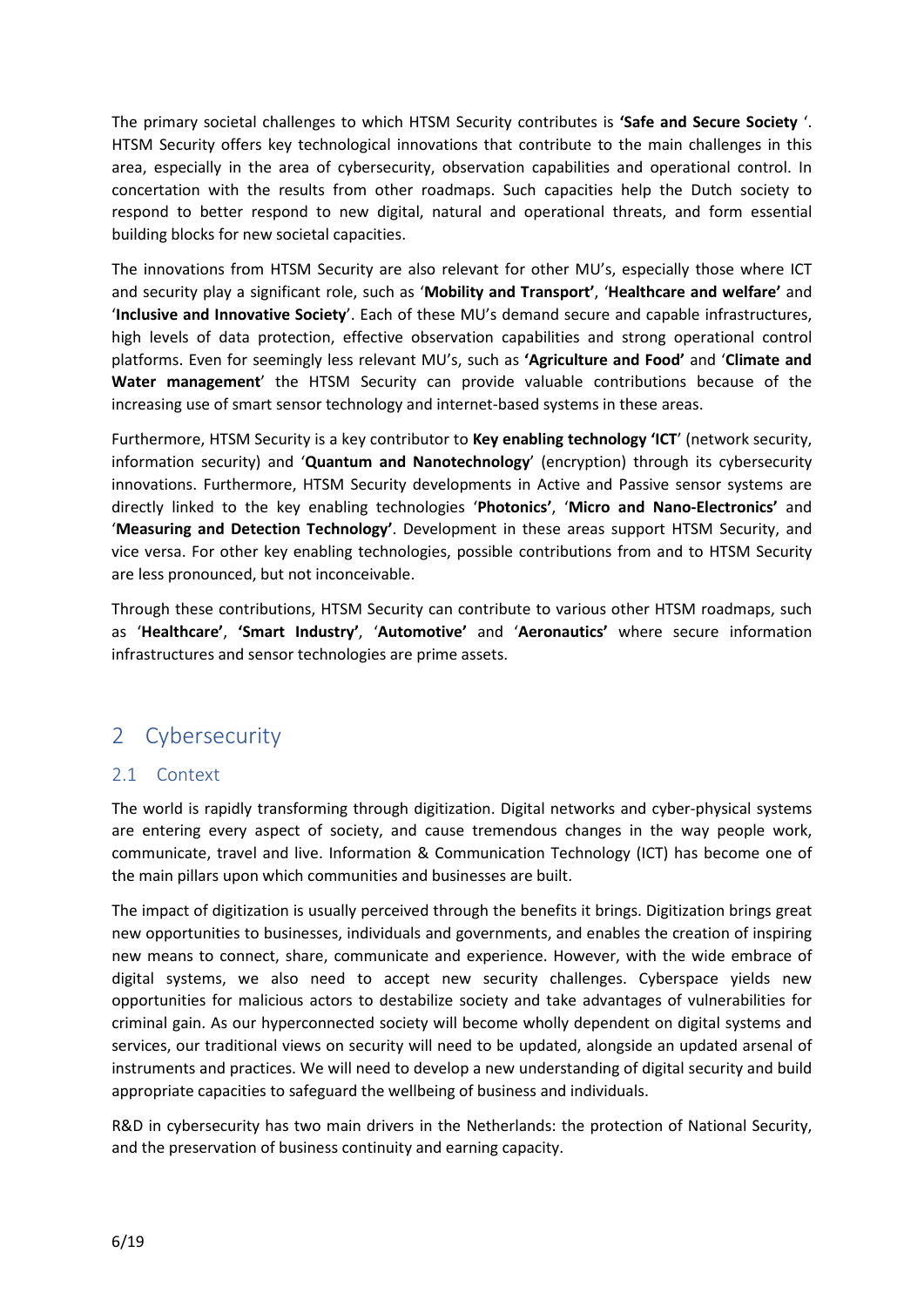For National Security, the main governmental stakeholders in cybersecurity R&D are the Ministry of Justice and Security and the Ministry of Defence. Research, Development and Innovation in National Security is driven by various joint and sectoral roadmaps, and focusses on the strengthening of civil and defence ICT systems, enhancement of cyber intelligence capabilities, the fights against cybercrime, and the prevention of disruption due to cyber-attacks on critical infrastructures. Also, for the Ministry of Defence, the build-up of offensive cyber capabilities is an important focal point.

For the preservation of business continuity and earning capacity, the main governmental stakeholder is the Ministry of Economic Affairs and Climate Policy. Its 'Topsectorenbeleid' is focussed on creating the conditions in which businesses can thrive and grow. All nine 'top-sectors' are susceptible to cybersecurity challenges (e.g. protection of intellectual property, personal data, and business continuity) and require digital security to fulfil their role as foundation of the Dutch economy. Moreover, as many innovations in these top-sectors are highly dependent on ICT as key enabling technology (e.g. smart industry), the dependency on ICT and the need for strong cybersecurity will only increase. For that reason, this roadmap is closely connected to the **HTSM Roadmap ICT**, in which cybersecurity is mentioned as an essential capacity for businesses, government agencies and other organisations to thrive. In addition, the cybersecurity challenges create new business opportunities for novel cybersecurity products and services.

This requires well-coordinated research, development and coordinated innovation across sectors and (inter)national governmental institutes.

#### <span id="page-6-0"></span>2.2 Areas of application and technological challenges

Cybersecurity stems from several key capacities: the ability to design secure systems, the capacity to withstand attacks, the ability to safeguard privacy and identity, the capacity to govern effectively and the ability to provide society with cyber defence capabilities. These capacities provide businesses and government agencies such as the National Cyber Security Centre, intelligence services, National Police and the Ministry of Defence with the tools and knowledge to enhance their cyber resilience and contribute to the cybersecurity of the Netherlands.

Each of these capacities requires smart technological innovation and active participation in publicprivate partnerships to collaboratively work towards implementation.

Challenges are not only technical. With the increasing digitization the number of non-technical challenges of legal, economic, social and human nature are rapidly increasing. Ongoing research is needed in the multi-disciplinary field of cybersecurity. A guiding document for multi TRL research in the Netherlands in this area is the (soon to be published) National Cyber Security Research Agenda version 3 (NCSRA III), written by a broad team of authors with input from several field consultations. A preliminary version can be found on www.dcypher.nl.

Based on the preliminary NCSRA III and other relevant national and international policy documents and agendas, a non-exhaustive list of general research subjects has been produced, addressing areas of application and technological challenges in cybersecurity. These subjects are meant to give context to the diverse nature of cybersecurity research and to provide inspiration to policy makers, researchers and other interested stakeholders to develop answers for the security challenges mentioned above.

In more detail:

• **Horizon scanning and predictive analysis of innovations.** The cybersecurity landscape is turbulent and rapidly evolving. Horizon scanning is a method to gain insight into nearing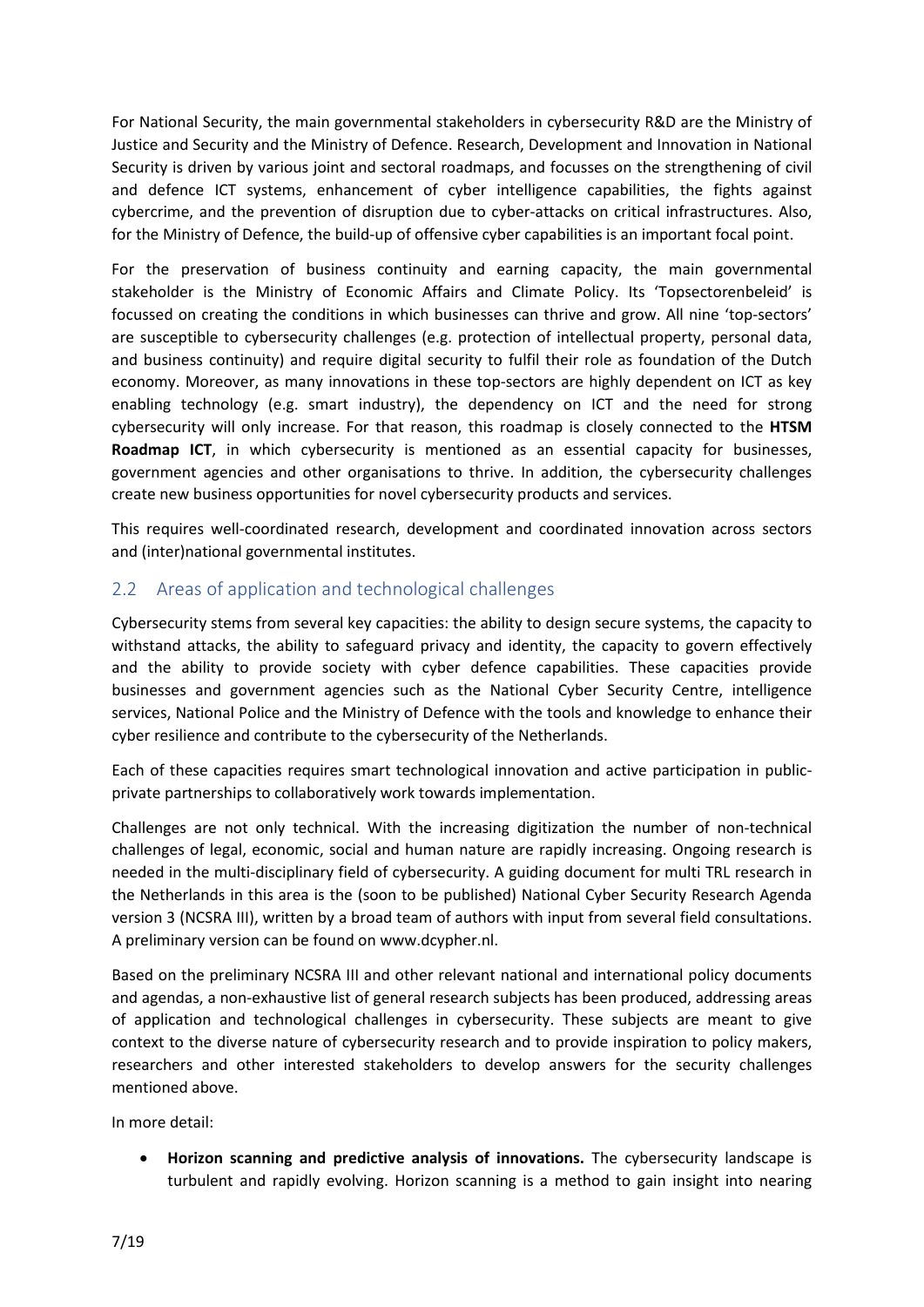technological and societal development. The ability to perform effective horizon scanning is crucial asset in attaining cybersecurity.

- **Cyber capacity building and cyber workforce development.** Attaining cybersecurity requires the build-up of a wide class of capacities, ranging from technological development to strategic planning. The build-up of required capacities demands a suitable workforce, and necessitates the development of educational courses and practical training.
- **Secure behaviour (beyond awareness).** Cybersecurity warrants proper secure practices and digital hygiene. Effective training programs and support instruments can help to incentivise citizens and organisations to behave more securely and ultimately result in inherent cybersecure behaviour of individuals.
- **Cybercrime & fraud.** With businesses and social networks going online, cybercrime, data theft and fraud have become commonplace in the digital domain. Businesses and governments need tools and practices to counter.
- **Impact of the advent of quantum computing (incl. (post) quantum crypto).** As current crypto is impacted by quantum computing, there is a growing urgency in developing quantum safe algorithms.
- **Testing and certification.** A more thorough understanding of the performance of cybersecurity technology is needed, given the high complexity of the hard- and software and a high dependency on foreign and less trusted solutions. Certification standards and policies for testing of systems- and software security are needed to provide sufficient assurance for users. Especially end 2 end cybersecurity, for instance in IoT applications, still needs development
- **Governance, data privacy and ethics.** The digital society poses significant challenges to current approaches to governance, privacy and ethics. These aspects need to co-develop with technological innovations and be an integral part of RD&I in the cybersecurity sector.
- **Cybersecurity and Resilience Concepts**. Our hyperconnected society has become very dependent on critical (information) infrastructures but needs to stay resilient at the same time. Understanding this complexity requires a variety of solutions and innovative concepts, involving collaboration and information sharing in networks or during cyber incidents, risk management, governance and other solutions on a technical and human factor level.
- **Secure design**. Cybersecurity in systems design is seen as an afterthought for producers, for instance in IoT devices. To address cybersecurity in systems during their whole lifecycle, a secure design and development is required.
- **Cybersecurity Monitoring & Detection.** To counter cybersecurity threats, governments and businesses still need better tools to monitor their digital assets, in order to respond quicker to threats. In the mid to longer term the challenge is to develop automated / autonomous response mechanisms (based on AI systems).
- **Data analytics and AI for cybersecurity.** AI and advances analytics provide powerful opportunities to understand network traffic and threat actor behaviour.
- **Understanding societal challenges in an era of hybrid and cyber warfare.** Hybrid and cyber warfare test the resilience of our new digital society. The intents, practices and implications of hybrid warfare by foreign actors needs to be understood.

Jointly, these areas of application and technological challenges are meant to form a first basis upon which the HTSM partners in the Defence and Security Systems roadmap can contribute in order to build a strong foundation for cybersecurity in the Netherlands.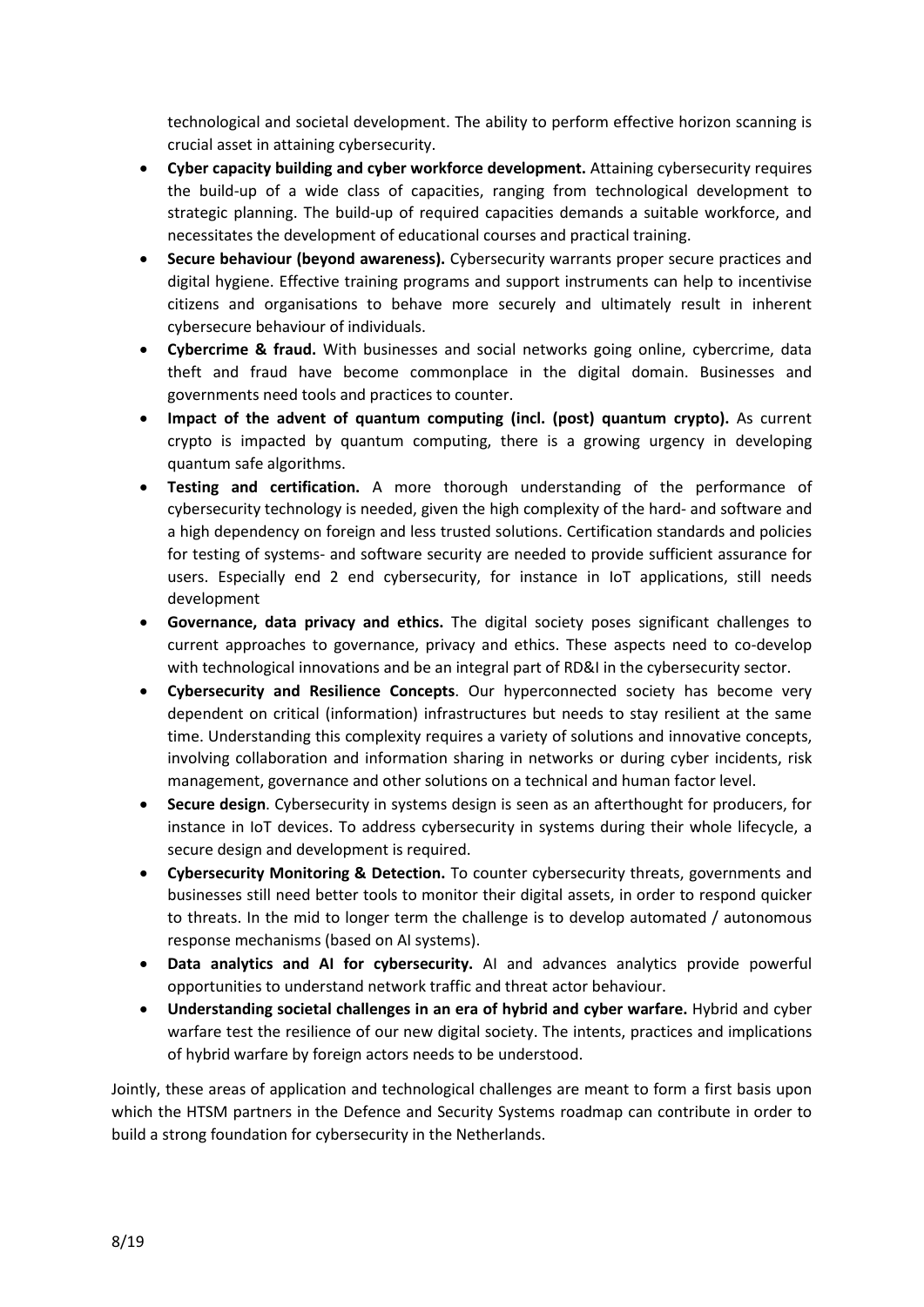#### <span id="page-8-0"></span>2.3 Priorities and Programmes

The activities in this section of roadmap will be implemented in close alignment with key roadmaps, knowledge-, research- and innovation agendas in the cybersecurity domain, and in close collaboration with primary national and international stakeholders.

#### **National**

The work in this roadmap will be aligned with the primary objectives of the Netherlands Cybersecurity Agenda (NCSA), as published by the Ministry of Justice and Security in May 20[1](#page-8-1)8<sup>1</sup>, and the forthcoming Netherlands Cybersecurity Research Agenda III (NCSRA), the national research agenda that will be the frame of reference for cybersecurity research and innovation programs both nationally as well as with international partners.

This section of the HTSM Security roadmap will be implemented in close cooperation with key governmental stakeholders such as the Netherlands National Police, The Ministry of Justice and Security, The Ministry of Defence and the Netherlands Cyber Security Centre (NCSC). Furthermore, research will be carried out in Cooperation with dcypher (the Dutch public-private agenda setting platform for cybersecurity research and higher education, established by the ministries of Economic Affairs and Climate Policy, Education, Culture and Science, Justice and Security and the Netherlands Organization for Scientific Research), and in partnership with centers of expertise, such as The Hague Security Delta and the forthcoming Cross-Sector Security Testbed<sup>[2](#page-8-2)</sup>

#### **International**

Because of the international dimension of cybersecurity, it is important to link the work in this roadmap to international cyber capacity building activities.

Dutch RTOs are very active in the EU Research and Innovation Framework programmes (such as H2020 and the upcoming Horizon Europe programme) and will link the innovations from this roadmap into forthcoming research proposals. Cybersecurity is a key topic in the Secure Societies and ICT work programmes, and thus offers ample options for alignment and dissemination.

Furthermore, the work in this roadmap will be synchronised to EU cybersecurity policy directives where possible, and in cooperation with other research organisation and stakeholder networks, such as the cPPP European Cybersecurity Organisation (ECSO) and ENISA.

Additionally, cooperation will be sought with international networks such as the Global Forum on Cyber Expertise<sup>[3](#page-8-3)</sup> and Interpol to results from this roadmap contribute to global cyber capacity building.

**.** 

<span id="page-8-1"></span><sup>1</sup> NCSA: https://www.nctv.nl/ncsa

<span id="page-8-2"></span><sup>2</sup> Cross-Sector Cyber Testbed: https://roadmapnexteconomy.com/project/cross-sector-cyber-testbed/

<span id="page-8-3"></span><sup>3</sup> GFCE: http://thegfce.org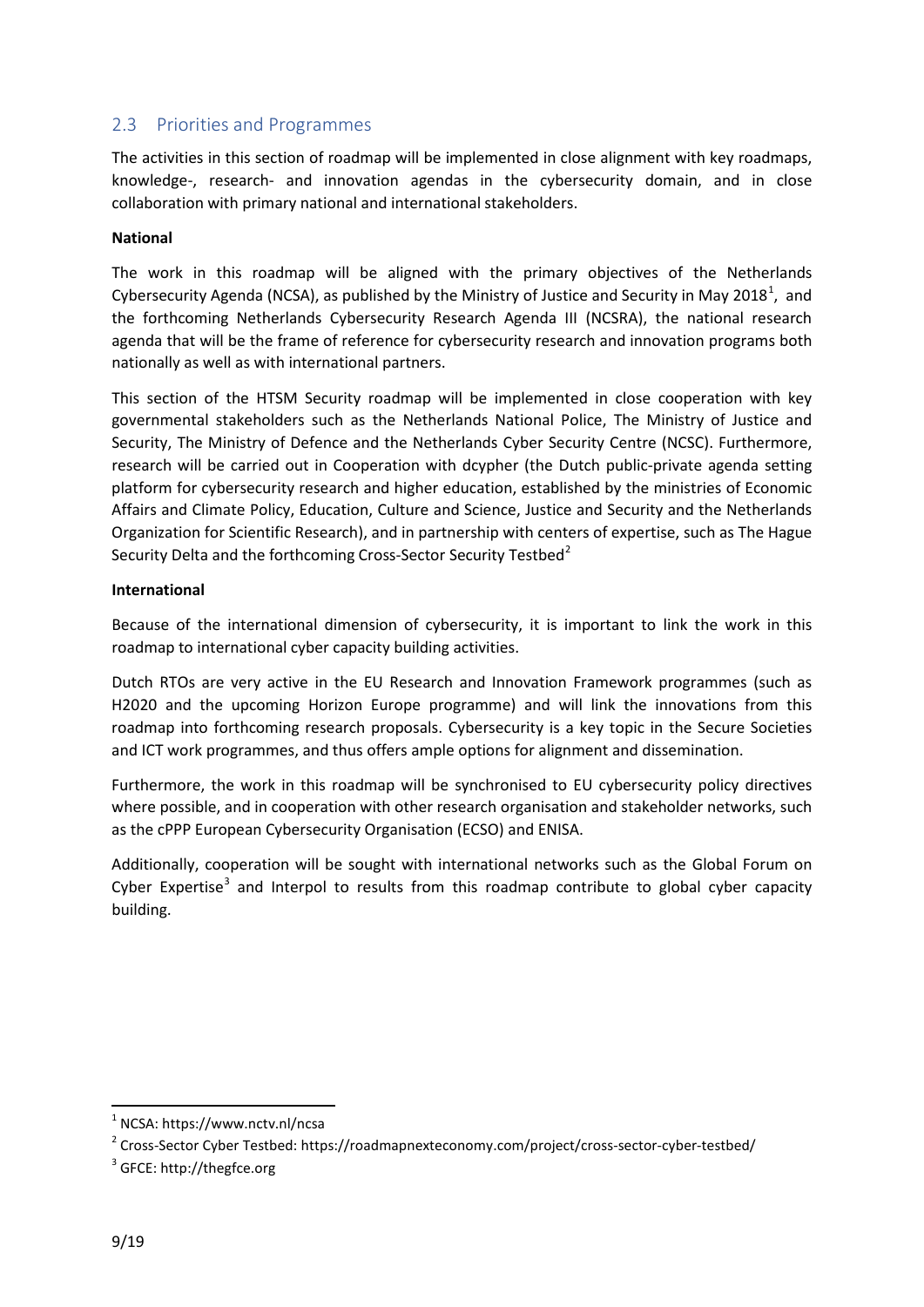## <span id="page-9-0"></span>3 Active and Passive Sensor Systems

#### <span id="page-9-1"></span>3.1 Context

Sensor and data integration together with a capability to transform (sensor) data into user required information are crucial for Operational security to modernize the strength of a future-proof, adaptive armed forces. Operational Security being next to Digital Security and Physical Security one of the primary challenges of the Societal Theme 'Safe Society'. The Ministry of Defence has indicated in their February 2017 memorandum "*Houvast in een onzekere wereld – Lijnen van ontwikkeling in het meerjarig perspectief voor een duurzaam gerede en inzetbare krijgsmacht*" that their strength should be modernized and that a future-proof, adaptive armed forces is necessary.

This is particularly applicable in the maritime domain where new naval ships require advanced sensor technology to carry out war and peace keeping missions as effectively as possible and against minimal risks. Particularly standalone sensors and interoperable networks of sensors rely on dedicated Active Electronically Scanned Array antennas (AESA is also often referred to as phased-arrays) for radar systems, including custom RF, mixed-signal, digital assisted RF and digital electronics. RF microchips on Si, SiGe, GaN and on GaAs semiconductor technologies are enabling technologies for those



new systems solving performance issues around range, robustness selectivity, efficiency, spectrum purity and signal generation and which are dealt with in the HTSM Roadmap Electronics (Components and Circuits).

Netherlands Navy and Netherlands industry and research institutes have an excellent and renowned position worldwide in this area. Often referred to as 'Worldclass Navy, Worldclass Radar, Worldclass Innovations: Dutch Design'.

This cooperation is strategic and the importance of the aforementioned domain and method of cooperation in the ecosystem is anchored in the Defence Industry Strategy (DIS) and the Strategic Knowledge & Innovation Agenda (SKIA) 2016-2020 of the Ministry of Defence.

An excellent example of a PPS program within this scope was the project STARS (Sensor Technology Applied in Reconfigurable Systems). STARS was running from 2010 – 2015 in which more than 70 researchers from Thales, NXP and TNO worked together with SME's and all technical universities to build up knowledge about reconfigurable sensor suites End users of the technology were continuously involved. STARS led amongst others to more than 100 peer reviewed publications, an accepted world standard, and spill-over effects in other economic sectors like ICT and telecom.

A current H2020 project is ALFA, a project dealing with protection European borders against drug trafficking, which is currently aggravated by the increasing use of small aircraft that allows for almost undetected border crossings, especially coastal borders. Therefore, a system is needed that can add to existing surveillance means and significantly increases the detection probability, particularly for small aircraft. Moreover a prediction of the landing or dropping zone of the aircraft is also required.

#### <span id="page-9-2"></span>3.2 Areas of Application and Technological Challenges

The effectiveness of security measures is increasingly determined by the availability and quality of information. Information dominance is widely seen as the most critical factor for successful action in the public security and military domain. The targeted introduction of innovative sensor technologies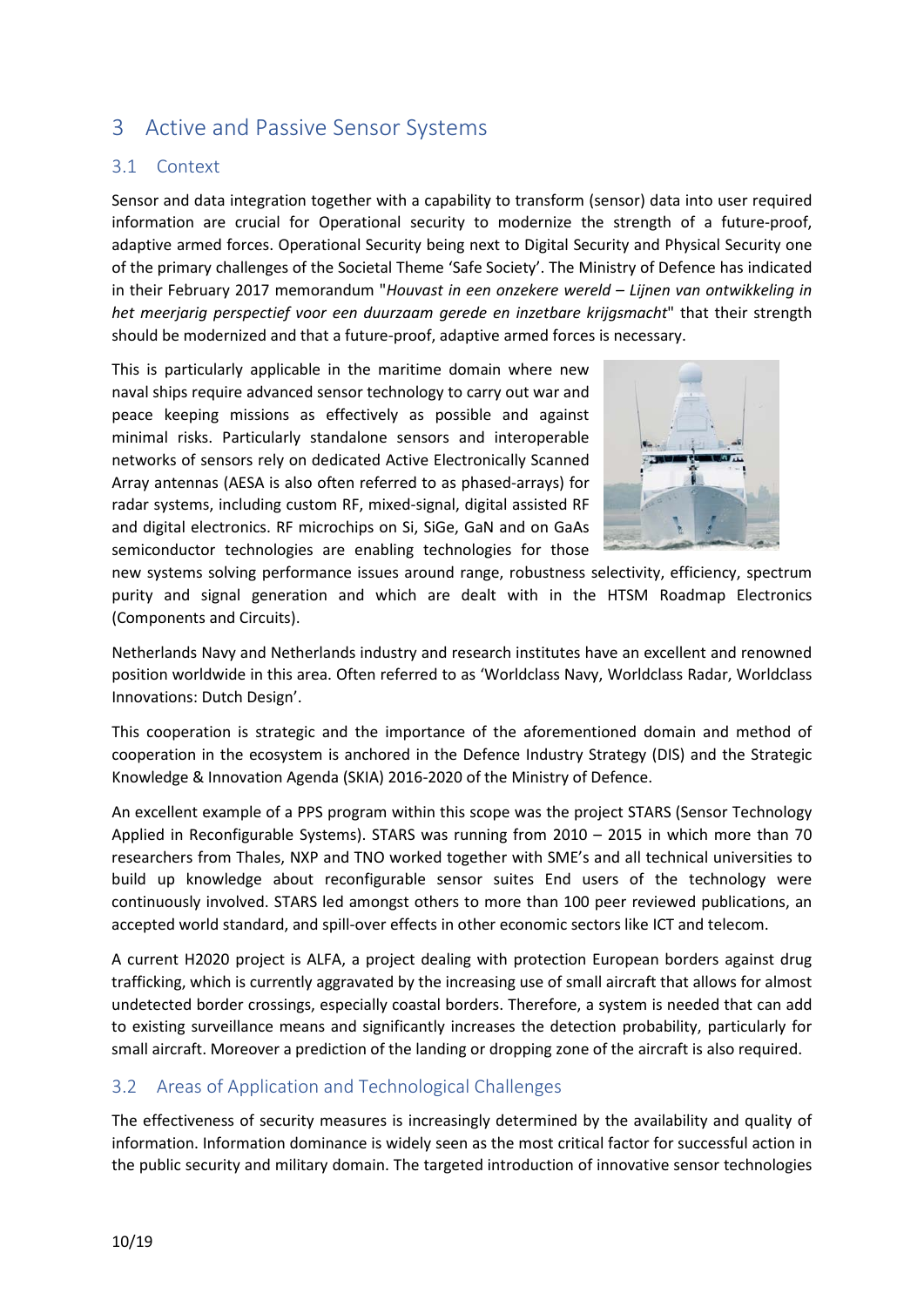and sensor-data, information and communication networks is crucial to optimise the information chain of observing, analysing, deciding and acting. Sensors such as radar and integrated sensor suites, and passive sensors, such as acoustic (vector) sensors and (day and night vision) cameras, are essential to this process.

#### <span id="page-10-0"></span>3.2.1 Radar and Integrated Sensor Suites

As radar is an active sensor, it is pre-eminently suitable for the detection and classification of socalled non-cooperative objects in a large area in all weather conditions. Radar can be deployed in a wide range of applications, such as defence, coast and harbour surveillance, peace and humanitarian missions, the prediction of extreme weather and the control of traffic on land, water and in the air, and is often essential for our security and quality of life. This wide range of applications does not only generate direct economic activities but is generally one of the preconditions for the creation of a climate that stimulates the economy. Market research shows a substantial global market potential of many billions per year with an annual growth of >10%. In the Netherlands relevant economic activities are developed in which Dutch industry positions itself as a serious contender on the global market.

In the years to come the range in which radar operates is to be further enlarged. For instance, to enable the detection and classification of objects that constitute a threat from the higher layers of the atmosphere or space and objects, such as (improvised) miniature UAVs with reflecting characteristics that make them very difficult to distinguish from their natural background or from birds. New challenges must be addressed, for instance if radar is to be deployed in an operational environment with a high asymmetrical character to support flexible defence systems or where free propagation is restricted, for instance the observation of the lower airspace or deployment in urban environments. Radars will more and more be at the basis of heterogeneous (i.e., active and passive) sensor suites, among others, for multispectral observation. To respond to a continuously changing world where radars are deployed and to prevent that systems will have to be developed over and over again, research will have to be made into reconfigurable and resilient systems that enable the quick and simple change of the system's inherent functionality.

In the period ahead, developments in radar signal processing can be summarized as the step from detection to classification and identification, in which more and more information in the very signal will be used to generate an ever increasing quantity of usable and reliable radar output. In most instances, increasing use of operational and context information will be made and systems will be given a more cognitive and intelligent quality. Examples of enabling technology to attain this are: particle filtering, compressive sensing, use of micro-Doppler and coloured space. Radars will also be increasingly used in networked environments.

Developments in radar front-ends are strongly dominated by Active Electronic Scanning Antenna (AESA) that is to be deployed in a wide scope of applications during this planning period. AESA developments are strongly related to the European Key Technology and the HTSM Roadmap Electronics (Circuits & Components). This is to yield low profile / thin AESAs that can be easily integrated in a platform or an operational environment. Another path in the AESA roadmap is the reconfigurable antenna array that is to facilitate the multi-domain deployment of one and the same system.

#### <span id="page-10-1"></span>3.2.2 Passive Sensor Technology

In the security domain, the Netherlands has distinctive global market- and technology positions in both passive sensors and passive sensor systems. CCD/CMOS daylight cameras are used for high resolution (airborne) surveillance. Night vision is enhanced by image intensifiers and/or infrared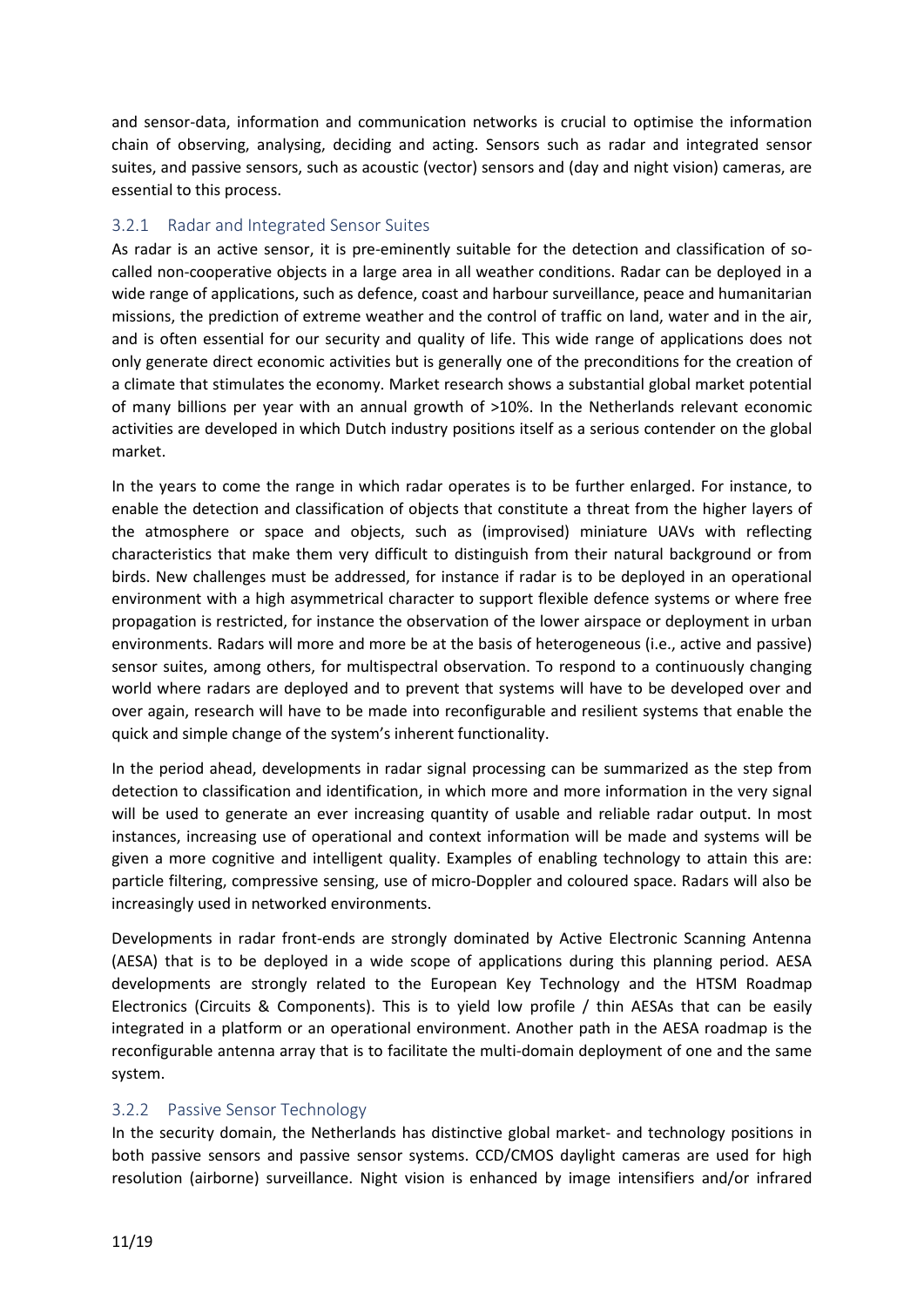sensors. Unlike active sensors, passive sensors do not emit energy, making them robust against electronic warfare. Their relatively low power consumption makes them stepping stones for widely distributed arrays of autonomous sensors, and candidates for unmanned platforms. Acoustic directional sensors can increase 3D situational awareness, both in air and underwater.

The ongoing growth in data gathering necessitates novel concepts for data processing that can cope with the growing volumes of data. However, innovation in this area is seriously constrained by privacy regulations and the computational workload that is needed for interpretation of data. A technical solution on the part of the sensor is to automatically process and interpret data locally, and to only report relevant data to control rooms. Sensor fusion is a powerful concept in reducing false alert rates by combining data to filter out irrelevant information. Relevant technologies are biometrics for recognition and identification, sensor fusion and signal processing, especially the currently used modalities video, person-tracking in outdoor and crowd-scenarios.

In many developments in this area, smart combinations with human observers are the key for successful innovation. For instance, Intelligent passive sensors are able to detect the simultaneously occurrence of a number of weak deviations of the "normal" situation, while surveillance operators are concentrated on strong deviations. Automated intelligent passive sensors enable the direct and reliable detection of certain types of incidents (e.g. a shot of a gun, breaking of a pane of glass, indications for behaviour related to dealing of drugs), while human observers will have difficulty with recognition of incidents they never experienced. A remarkable milestone in this field has been reached as a result of the developments in this roadmap: the early detection of pickpockets in a crowded area by automatic analysis of the observations of a CCTV-system has been demonstrated.

Some human observation competences will not likely be replaced by instrumented observations. Therefore, research into optimal human-machine interaction in sensing applications will remain important. Such research needs to be complemented with effective training programs for professionals that interact with sensor applications.

There are also promising perspectives for self-learning sensors, self-adaptation of sensors, and the application of autonomously moving clouds of passive sensors and reconfigurable sensors. The challenge of applying new generations of intelligent passive sensors is to support professionals on several tasks such as surveillance, maintenance, detection, forensics and incident handling. These tasks involve identification, observation, detection of people or other objects, behaviour and behaviour patterns that (might) lead to threats and incidents. A special challenge is to support professionals in charge of security in crowded, complex locations such as train stations, airports, celebrations, or during (inter)national events such as King's Day.

A new development is the embedding of intelligent passive sensors in products and systems for protection of vulnerable locations. After the attacks at Charlie Hebdo in Paris the need for improvement of entrance control systems is broadly recognized. Of high priority are high risk locations of authorities and enterprises, and locations that are essential to the continuity of critical infrastructures. Such novel entrance control systems should be cost effective, and should not hinder the passage of employees and visitor. Additionally, innovations in in this area should link to other sources of intelligence such as sensor observations in and around the location. Embedding of passive sensors is also relevant to strengthening of the observation capacity in situations with a significant enhanced risk level. Personal equipment, cars and special mobile platforms as UAV's can be provided with sensors; challenges to protect the sensing devices and also to monitor the enormous streams of images in a privacy compliant way.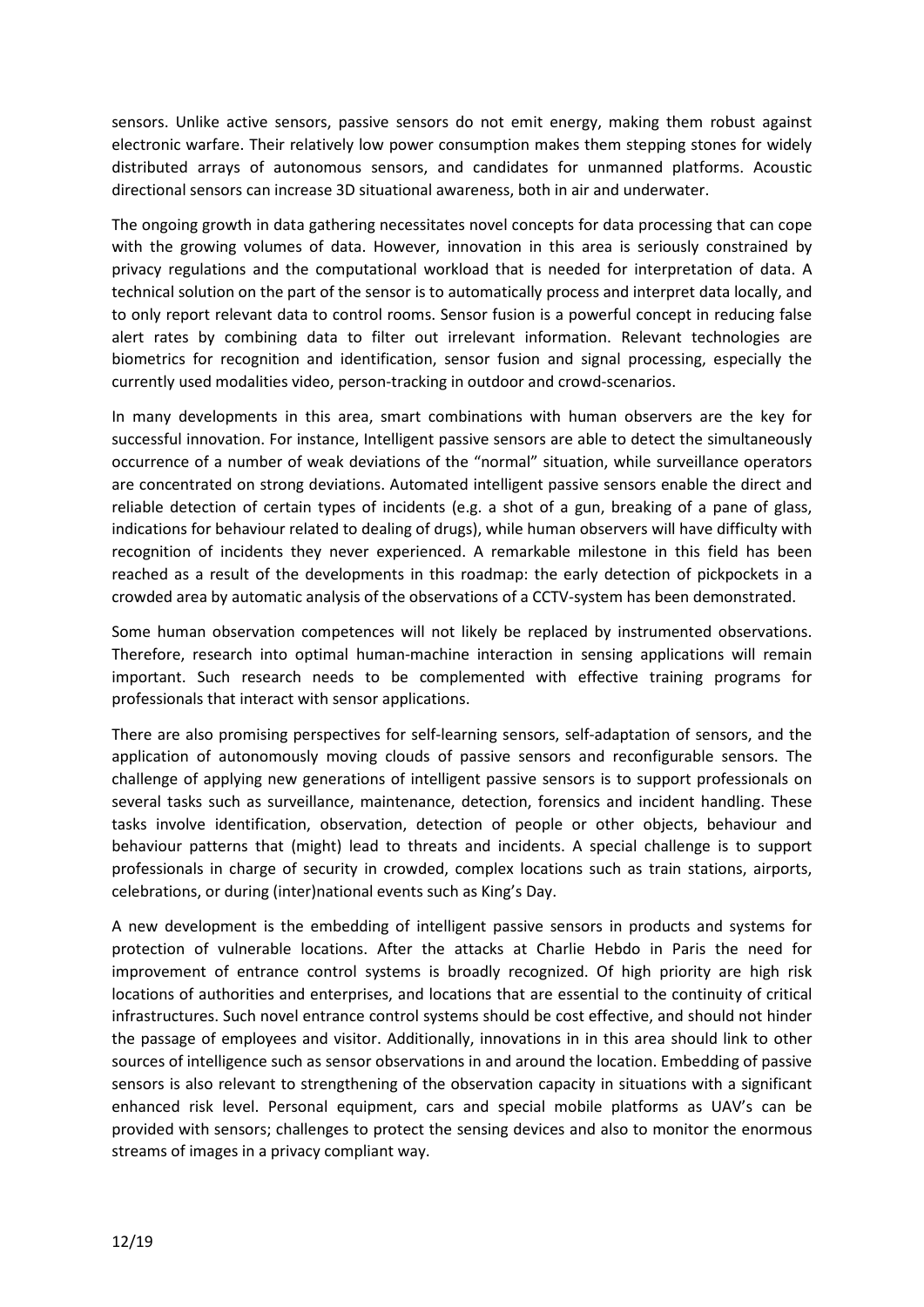#### <span id="page-12-0"></span>3.3 Priorities and Programmes

R&D in the area of radar will focus on the implementation of the national *Roadmap Radar en Geïntegreerde Sensorsuites 2030* and in particular to the sensor suite for the next generations of frigates of the Royal Netherlands Navy. This roadmap is drafted by the Platform Nederland Radarland, an initiative founded by the Ministries of Defence and Economic Affairs and Climate, Thales Nederland, TU Delft and TNO. The three main innovation themes that are defined in this roadmap are: new concepts of radar and integrated sensor suites, sensor technology (in particular RF front-end technology, algorithms and processing) and life-cycle cost management. In the 2018 – 2023 timeframe, research in this roadmap will be characterized by necessary, perhaps even disruptive, fundamental and low TRL research that is necessary to obtain the required results in 2030. This work will be complemented by remaining work from the preceding, current roadmap that runs until 2020.

Cooperation is carried out in an ecosystem around Platform Nederland Radarland that consists of



various programmes and partners as indicated in the figure below.

The roadmap focuses in particular on the development of knowledge and technology, which is relevant for the maritime domain. However, possible applications and spin-offs outside the maritime domain and in other economic sectors will also be examined.

The activities are fully aligned with the Strategic Research agendas of the European Defence Agency (EDA). In particular in the fields of radar (EDA CapTech Radio-Frequency Sensors Technologies), miniaturized electronics (EDA CapTech Components), Electro-optical systems (EDA CapTech Electro-Optical Sensors Technologies) and command and control systems (EDA Captech Communication Information Systems & Networks). Alignment will be sought with the priorities of the future European Defence Fund in the  $9<sup>th</sup>$  Framework Program of the EC that is foreseen for the period 2021-2027.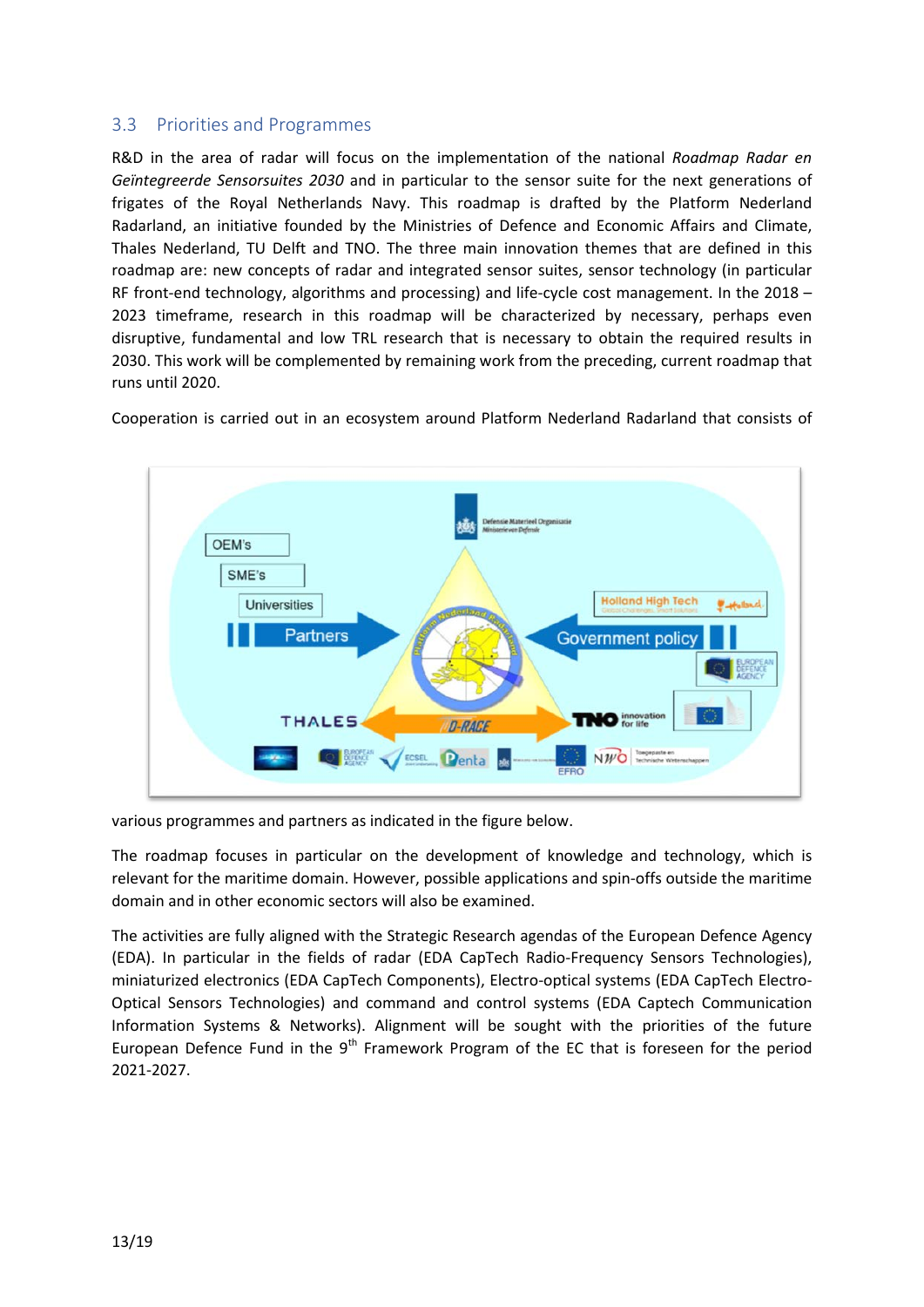## <span id="page-13-0"></span>4 Mission Critical Systems

#### <span id="page-13-1"></span>4.1 Context

Innovation of high-tech systems is of crucial importance to industry. In the first place because it leads to bigger opportunities in wealthy countries, and second because it allows companies to penetrate markets in developing countries easier and faster. European companies and research institutes are known for their technology excellence, each in its own specific market segments. Furthermore, a balanced economic strategy by the European Commission motivates cooperation between specialist companies which promotes European independence on a global scale.

However, there is also a consequence to growth of economic and social welfare: it needs to be protected. Being a global market player requires international stability and the guarantee of safe global trade routes against adversaries abroad. It also requires a well-organised network of people and infrastructure in the home countries that prevent adversaries like criminals or terrorist to disrupt society.

Operational security refers to the capability of security and defence coalition forces and their systems to adapt to varying circumstances during mission preparation and mission execution. With Mission Critical Systems (MCS), adaptivity by design is accomplished by the partners working together on an open IT architecture to exchange information between otherwise vendor-locked combat, platform, and other functions. Not only does this allow optimization of effectiveness and crew size, it also supports economy of scale, reduction of lifecycle cost, and an increase in innovation pace.

Digital security is essential to safeguard the sensitive information in defence and security IT systems against sabotage by third parties. Data security in onboard systems has to be guaranteed, especially during transfer between systems and during exchange between ships and shore. In MCS, the partners work on IT security solutions including multi-level security protocols, encryption, and detection of network anomalies resulting from third party activity. In this effort, adaptivity by design and security by design go hand-in-hand to establish comprehensive digital security.

Defence and national security personnel and their systems have to be protected against the effects of hostile actions through extensive physical security measures. In MCS, a fair amount of work is spent on autonomous situational awareness and decision making. This allows for a fast and accurate recognised picture of what is happening on and around the ship as well as an inventory and selection of adequate actions. As such, MCS integrates situational awareness and decision making for e.g. platform damage repair with the compilation of the recognized battlefield picture to support optimization of systems and crew.

#### <span id="page-13-2"></span>4.2 Areas of application and technological challenges

With MCS, there are three areas of applications: naval combat and platform management systems, land-based vehicle platforms, and protection of IT infrastructure.

#### <span id="page-13-3"></span>4.2.1 Naval systems

The Royal Netherlands Navy (RNLN) delivers an important contribution to the protection of economic and social welfare of the Netherlands and its allies, home as well as abroad. To support the RNLN in this task, the partners Thales, RHMarine, and TNO have initiated the Mission Critical Systems (MCS) collaboration, with support of the Defence Materiel Organisation (DMO) of the Netherlands Ministry of Defence (MoD). The overall aim of MCS is to replace the stove-piped IT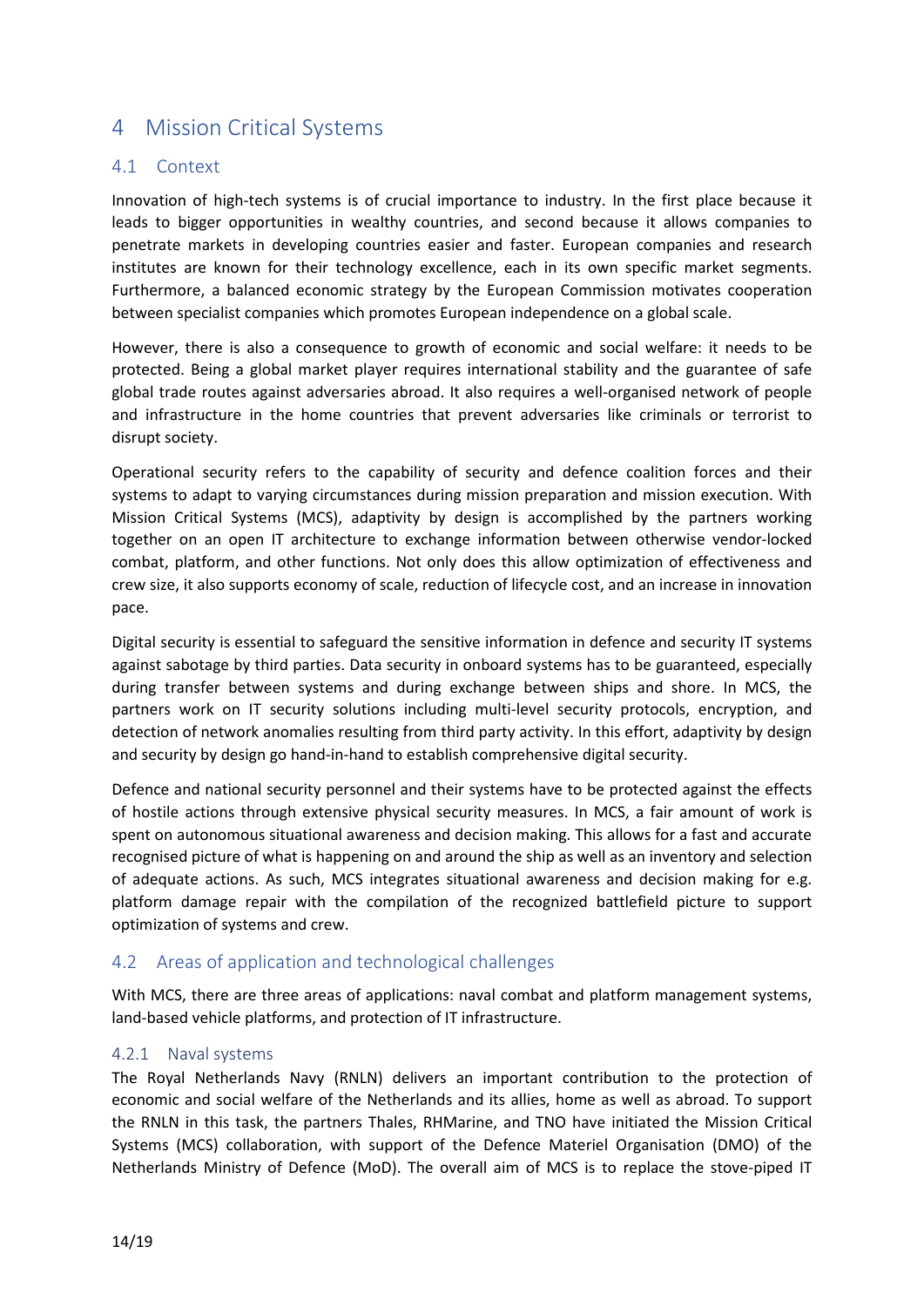architectures onboard of the Dutch navy ships by an open IT architecture that integrates combat and platform management systems. As a result, resources for combat functions, computations, electrical power and ship propulsion, can be managed as to optimize operational effectiveness and crew size.

Thales, RHMarine, TNO and DMO have defined their research activities for the period 2015-2020 in the MCS roadmap, which one-to-one relates to the Manning & Automation roadmap in the '*Kennis Plan Zee'* of the MoD. In this roadmap, much attention is given to the operational, digital, and physical security aspects of the societal challenges from the perspective of both security and defence.

With MCS, **naval systems focus** on combat management systems, platform management systems, and integrated mission management. *Combat Management Systems (CMS)* provide situational awareness onboard or around the ship by fusing sensor information with other information types such as own ship data (OSD), nautical charts, battle damage information, or information from shore e.g. from the MarSitCen. Furthermore, mission planning and analysis are done in the CMS during mission preparation by calculating system parameters for e.g. signature management, sensor management, and communication management. Engagement planning of the sensor and weapon systems and the organic assets is also done in the CMS. *Platform Management Systems (PMS)* include the following functions. Navigation management to combine information from nautical charts with the OSD to calculate the manoeuvre space for autonomous navigation which contains the safety limits for e.g. rudder, speed and course. Energy management which is a necessity if the design of a maritime power generation system allows for more than one way to generate, distribute and/or consume energy, choices have to be managed continuously. Onboard maintenance in case the reduction in crew size and very limited time for education hamper efficient maintenance of complex onboard systems by the crew. In such cases, monitoring and analysis of system parameters against baseline performances allows to advice crew members on when and how to replace system components. *Integrated Mission Management System (IMMS)* in which the following integration functions are included. Integration of combat management and platform management functions. To optimize resources over the entire ship, a hierarchical management structure is developed for integrated management of sensor, signature, energy, engagement, and navigation functions. Integration of unmanned systems to ensure effective integration of air, surface and subsurface unmanned systems with the CMS without an increase in crew size. This means that UXVs have to collaborate autonomously across these three domains. It also means that the CMS has to develop new functions for UXV control and for UXV mission planning and analysis.

Successful implementation of the above-mentioned CMS, PMS and IMMS systems onboard Dutch navy ships relies on solving the following **technological challenges**. First of all *General Artificial Intelligence (AGI)* has to be created. Over the past decades, Artificial Intelligence (AI) has made much progress. However, progression is limited to the AI components of reasoning, learning, optimization, and knowledge representations. These components are referred to as narrow AI whereas in the near future, a CMS, PMS and especially an IMMS requires a form of intelligence that integrates these components into one mathematically grounded framework called AGI. Second, there is the challenge of *Generic and scalable software algorithms*. To effectively develop CMS, PMS and IMMS functions, as many system specific functions as possible have to be removed. Hence, generic and scalable software will be developed based on the grounded mathematical framework of AGI. Finally, there is the *Integration of AGI with Systems Engineering and Software Architecting*. Up to now, autonomous systems are developed by specifying in design time the options that the system has in runtime. By logging the system performance and analysing these loggings, the system learns about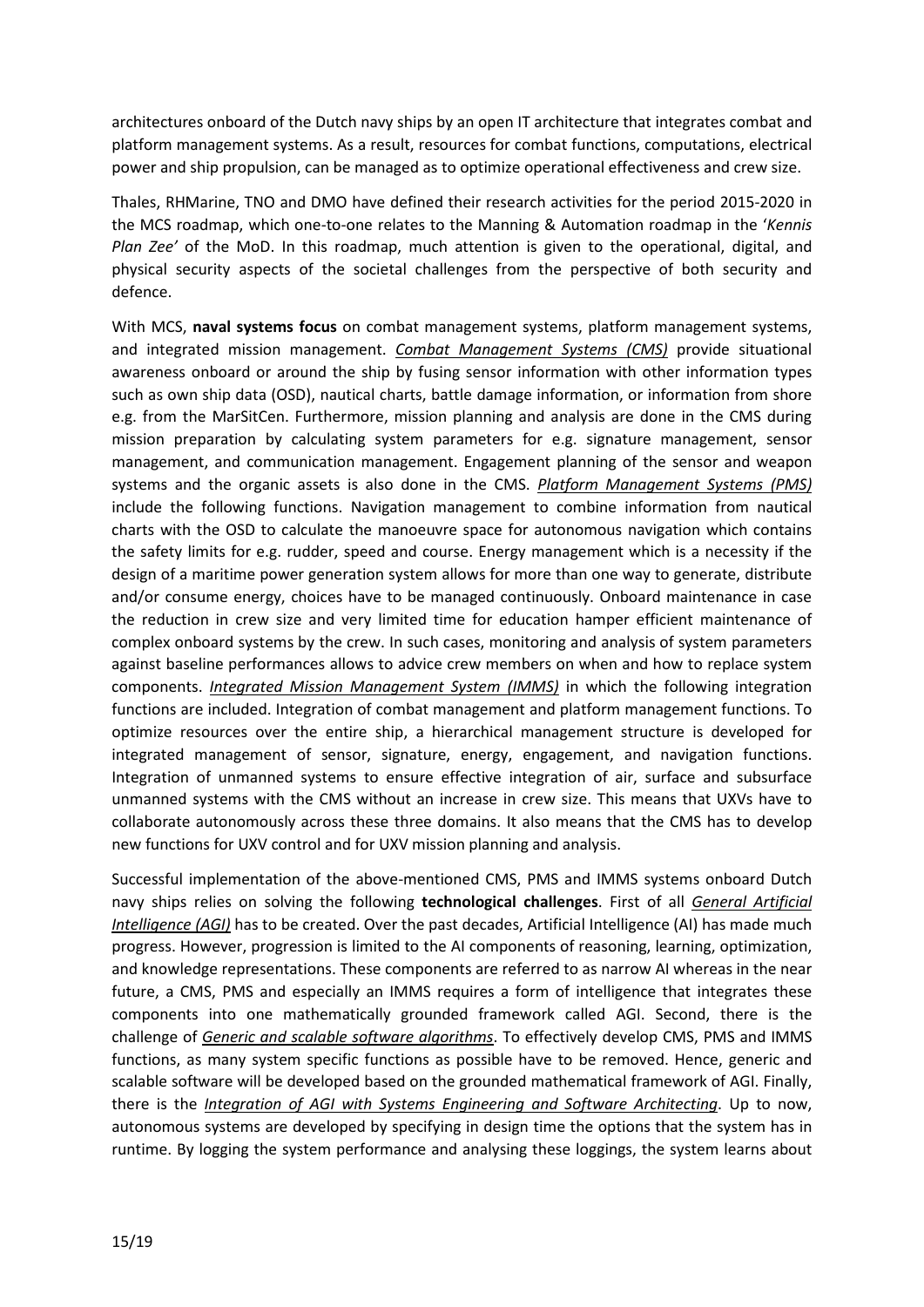its behaviour. This experience can then be included in the design process allowing for more effective design choices.

#### <span id="page-15-0"></span>4.2.2 Land-based vehicle platforms

In the previous years and certainly for the coming 5-10 years the role of Land Vehicle platforms are becoming a critical asset for enabling (horizontally and vertically integrated) C4ISR in the mobile domain during (coalition) operations in all force projection categories starting from peace keeping to higher levels.

While the current technology focus is on extending C2 (including COP) and platform centric C2ISR optimization, the **future focus with land-vehicle platforms** now is to create platform and network technology to grow *from C2 to (networked) C4ISR to ultimately C8ISR* capability (Communication, Command, Control, Computer & Collaborative engagement, and Cyber).

Where current capability/technology has greatly enhanced the survivability and deployment/operations efficiency, new threats and/or new requirements are unanswered. Cybersecurity and system wide infosec requirements and the need for open architectures enabling mission flexibility and adaptability are mandating a new (information and communication) integrated Land platform capability.

The Royal Netherlands Army (RNLA) is already addressing relevant capabilities in programs like DCMO, CV90 and standardization initiatives like ESSOR and NGVA and using research platforms/consortia like EDA where TNO and Thales are strong NL partners and representatives.

The main focus for research in this area is on the following three **technological challenges**. First there is *Collaborative engagement/operation* which includes: Inter platform sensor/actuators information sharing, National and coalition interoperability (network & air interface), Security (information and communication), and (wireless) Network performance and management. The second challenge is *Open platform architecture*, mainly addressing the issue of Scalability, adaptability, configurability, maintainability, and that of Security (cyber, infosec, separation/MLS). The last challenge is that of *Optimized operations* to support Situational awareness and decision making which deals with New HMI Concepts to integrate all (role, mission, situational) information to present and control for vehicle crew. It also deals with Separation of communication and information within platforms.

#### <span id="page-15-1"></span>4.2.3 Protection of IT infrastructure

The physical and information security of national (defence) assets is vital to protect the integrity and availability of the (governmental) capability to create effect from military deployment in on homeland or abroad. The electronic security concept forms together with structural and operational means the capability to provide a 100% protection.

The **focus of Protection of IT infrastructure** is on the challenge to *provide electronic means to maintain the infrastructure integrity*, i.e. to maintain access control, intrusion detection, command & control, communication and relevant aspects of authentication, availability and confidentiality to protect the system against unauthorized use, loss of (or comprised) C2 and loss (or compromised) information via classical and/or cyber attack means.

For research in this area, the following **technological challenges** are identified. First there is *Cyber hardened availability for critical capabilities*. This includes Network and datacentre (application) high availability (IT) architectures and mechanisms robust against partial disruption or degraded performance. It also includes Distributed early warning Cyber-attack detection and/or counter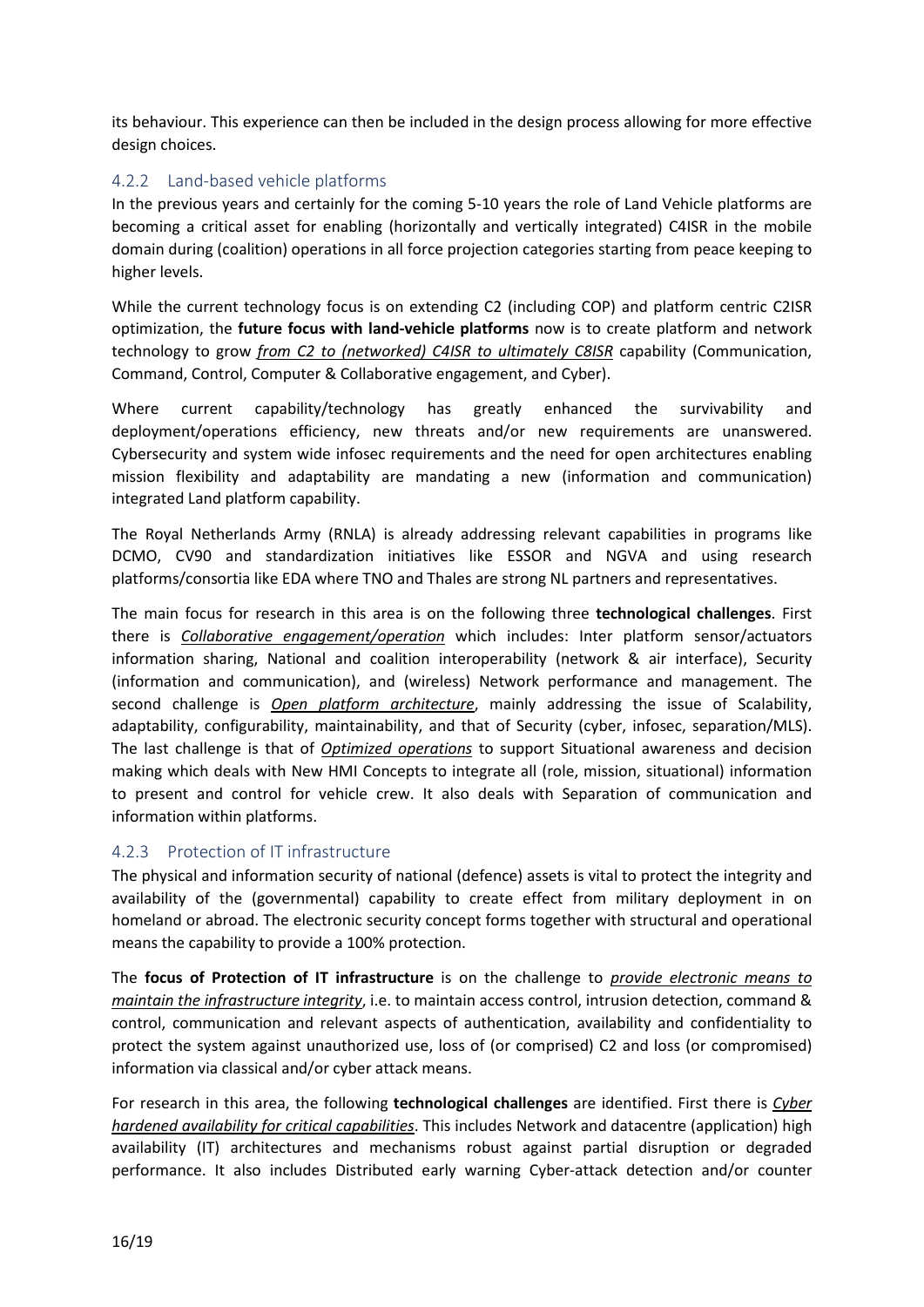measure functionality and mechanisms. Second, there is *Next generation authentication technologies* which contains Architectures with new technologies for (multi-factor) authentication means for humans, devices, applications and/or services. It also contains Technologies for ad-hoc authentication without pre-sharing/configuring the information systems. Third, there is the *Next generation intrusion and access control technologies*. This includes Architectures with new intrusion detection technologies to improve the false hits. It also includes Architectures with new (nonintrusive) access control technologies and/or automated real time multi source verification mechanisms to prevent unauthorised access. Finally it includes HMI concepts enabling optimized AI supported centralized operation and maintenance operating centres with minimalized operator manning.

#### <span id="page-16-0"></span>4.3 Priorities and Programmes

For **naval systems** within the timeframe 2015-2020, the MCS roadmap of Thales, RHMarine, TNO, and DMO contains the following programmes. Each programme contains a number of projects which are logically prioritized over 2015-2020:

- Optimal open IT architecture
- Integration of internal and external battles
- Integrated communications
- Remote services
- Mission adaptivity
- Autonomous functions
- Man-machine teaming

Moreover, where possible, each of the above programmes draws funding from the EU, EDA, and PADR Research Programmes. Hence, the MCS roadmap is strongly embedded in HTSM as well as in the European Research Programmes and so supports the MoD with funding as well as with international knowledge. Examples of projects that the MCS partners have won include MARISA and OCEAN2020 with a total worth of about 4 million Euro.

For **land-based vehicle platforms, c**urrent priorities, topics and initiatives are:

- Intra-Platform and inter-platform architecture framework for applications and services.
- Using new communication radio technologies (SDR, LTE, sub..) integrated in the (secure) communication architecture
- New HMI concepts to optimize situational awareness and decision making
- Cybersecurity hardening
- Comprehensive mission configuration for and in mobile domain.
- Information security/separation in mobile (platform) domain
- infosec/cyber and C8I architectural concepts for unmanned/autonomous platforms land platforms

Moreover, where possible, each of the above programmes draws funding from the EU, EDA, and PADR Research Programmes. Hence, the roadmap is strongly embedded in the European Research Programmes and so supports the MoD with funding as well as with international knowledge. Examples of projects that Thales with international partners have won include MIDNET, IN4STARS, ESSOR/OCCAR and LAVOSAR.

For **protection of IT infrastructure**, current priorities, topics and initiatives are: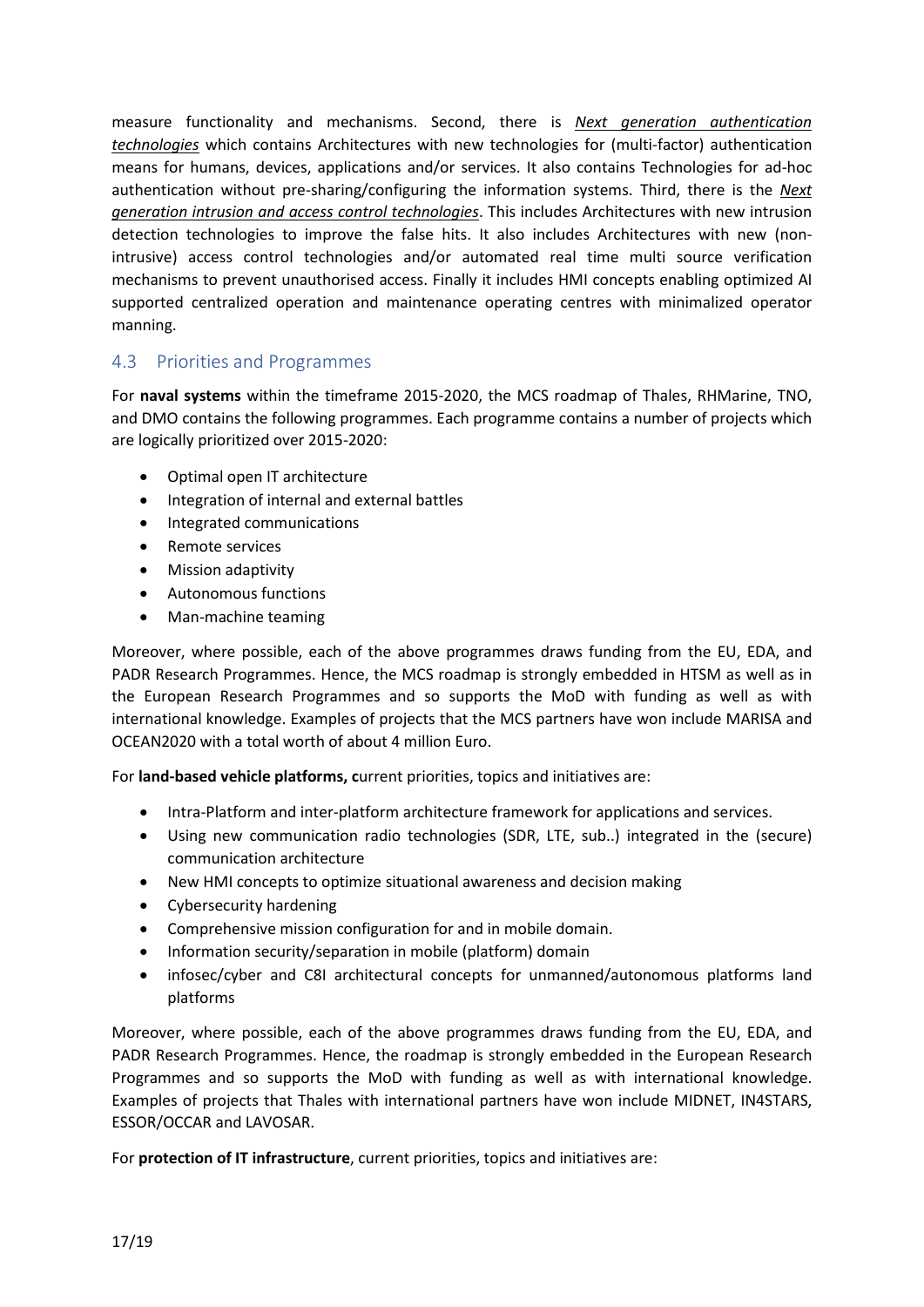- Cyber hardening of critical infrastructure security and information systems.
- Human factor centric research on AI and optimizing on cognitive human capabilities
- Machine learning, big data techniques, data analytics and automation on (predictive) availability for critical electronic system assets & applications (IT environment)

### <span id="page-17-0"></span>5 Partners and process

The table below presents an overview of the ecosystem including partners from academia, institutes, foundations, international cooperation, SME's end users. It includes also the European programmes in which we seek cooperation with other European universities, SME's and OEM's.

| Academia      | e.g. TU Delft, TU Eindhoven, RU Nijmegen, VU, UVA, Universiteit van Leiden,         |  |  |  |  |
|---------------|-------------------------------------------------------------------------------------|--|--|--|--|
| Institutes    | e.g. TNO                                                                            |  |  |  |  |
| Security      | e.g. Thales Nederland BV, RHMarine, Microflown, Adimec, CGI, Compumatica,           |  |  |  |  |
| Industry      | eCleqtiq, RISCURE, IBM                                                              |  |  |  |  |
| Government    | e.g. Ministry of Defense, Ministry of Justice and Security, Royal Netherlands Navy, |  |  |  |  |
|               | Platform Nederland Radarland, National Police, Coast Guard, MoD - DMO, critical     |  |  |  |  |
|               | infrastructure providers                                                            |  |  |  |  |
| Industry      | e.g. Prorail, Alliander, Schiphol, Havenbedrijf Rotterdam Smart Industry            |  |  |  |  |
| International | e.g. European Defence Agency (EDA), EU Research and Innovation Framework            |  |  |  |  |
| Programmes    | (H2020, Horizon Europe), ECSEL, PENTA, NATO STO                                     |  |  |  |  |

Additional partnerships and relationships:

- The Roadmap Security is strongly linked to the HTSM R&D Roadmap Electronics, Roadmap ICT and the Roadmap ESI. Furthermore, there are links with other topsector roadmaps, ranging from energy to agriculture and health.
- Road-mapping in the field of Radar Technology development is coordinated within the *Platform Nederland Radarland*. The results are disseminated every 2-years at a dedicated national event.
- Mission Critical Systems are coordinated in The Steering Committee of the Platform Mission Critical Systems
- To leverage with European agenda's, this Roadmap is closely linked with the Strategic Research Agendas of the European Defence Agency, The H2020 Program Secure Societies and the priorities of the Joint Undertaking ECSEL and the EUREKA clusters PENTA and CATRENE.